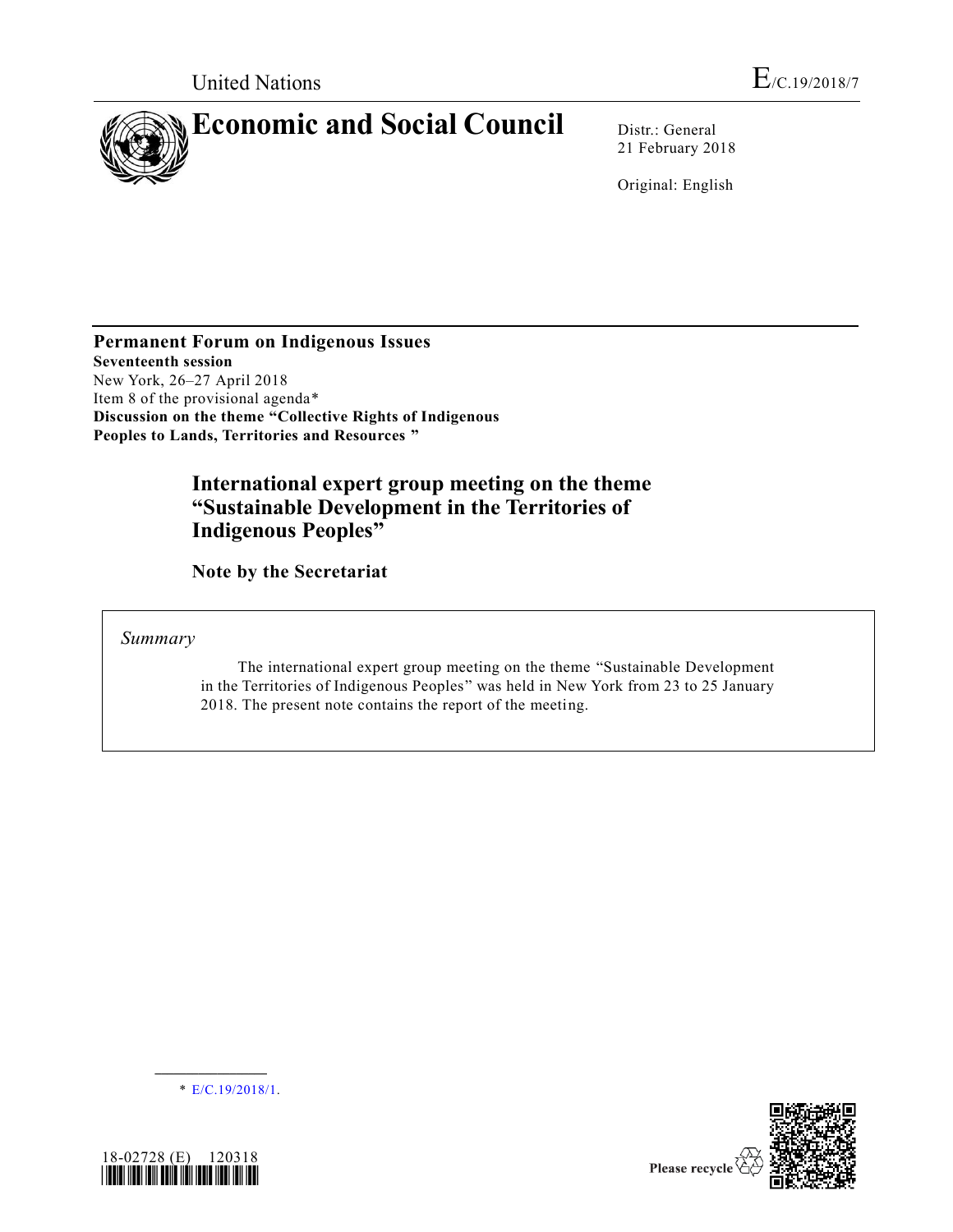## **Report of the international expert group meeting on the theme "Sustainable Development in the Territories of Indigenous Peoples"**

## **I. Introduction**

1. Since the establishment of the Permanent Forum on Indigenous Issues, indigenous peoples have emphasized the central importance of promoting and protecting their rights to their ancestral lands and territories. Indigenous peoples have a profound spiritual, cultural, social, economic and political relationship with their territories. This is a relationship that defines who they are as peoples. Lands and territories are crucial not only to the well-being of indigenous peoples but to their very existence as distinct peoples.

2. The issues of lands, territories and resources are inextricably linked to sustainable development and self-determination. The rights of indigenous peoples to self-determination, development and their lands, territories and resources are enshrined in the United Nations Declaration on the Rights of Indigenous Peoples. These rights are also recognized by many States at the national level as well as by local governments. Despite these advances, indigenous peoples continue to suffer from land loss and are particularly vulnerable to displacement and land grabbing.

3. At its annual session in April 2017, in recognition of the importance of selfdetermined sustainable development of indigenous peoples in their territories, the Permanent Forum on Indigenous Issues recommended that the Economic and Social Council authorize the organization of a three-day international expert group meeting on the theme: "Sustainable Development in the Territories of Indigenous Peoples". In July 2017, the Council authorized the expert group meeting (see Economic and Social Council decision 2017/247). In accordance with the decision of the Council, the meeting was organized from 23 to 25 January 2018 by the secretariat of the Permanent Forum. The programme of work for the meeting is contained in annex I to the present report.

4. The international expert group meeting was attended by members and representatives of the three United Nations indigenous specific mechanisms: the Permanent Forum on Indigenous Issues (Mariam Wallet Aboubakrine, Chair; Aisa Mukabenova, Jens Dahl, Elifuraha Laltaika and Terri Henry); the Special Rapporteur on the rights of indigenous peoples (Victoria Tauli Corpuz); and the Expert Mechanism on the Rights of Indigenous Peoples (Albert K. Barume, Chair). The following experts also participated in the meeting: Joan Carling, Eirik Larsen, Carla Fredricks, Shapiom Noningo Sesén, Mai Thin Yu Mon, Carolina Gil Sánchez, Jérémie Gilbert, Betty Lyons, Kelly Askew, Alejandro Parellada, Ricardo Niño Izquierdo, Janie Simms Hipp, Paul Joffe, Diego Tituaña, Kenneth Deer and Mariaelena Huambachano.

5. The international expert group meeting was also attended by observers from Member States and the specialized agencies, funds and programmes of the United Nations system, other intergovernmental organizations, indigenous peoples' organizations and non-governmental organizations.

6. The participants had before them a programme of work and documents prepared by experts. The documents for the expert group meeting are available at www.un.org/development/desa/indigenouspeoples/.

7. Opening the meeting, Kenneth Deer, Mohawk, of the Haudenosaunee offered words of thanksgiving, as is customary at United Nations meetings on indigenous issues. The Director of the Division for Social Policy and Development, Department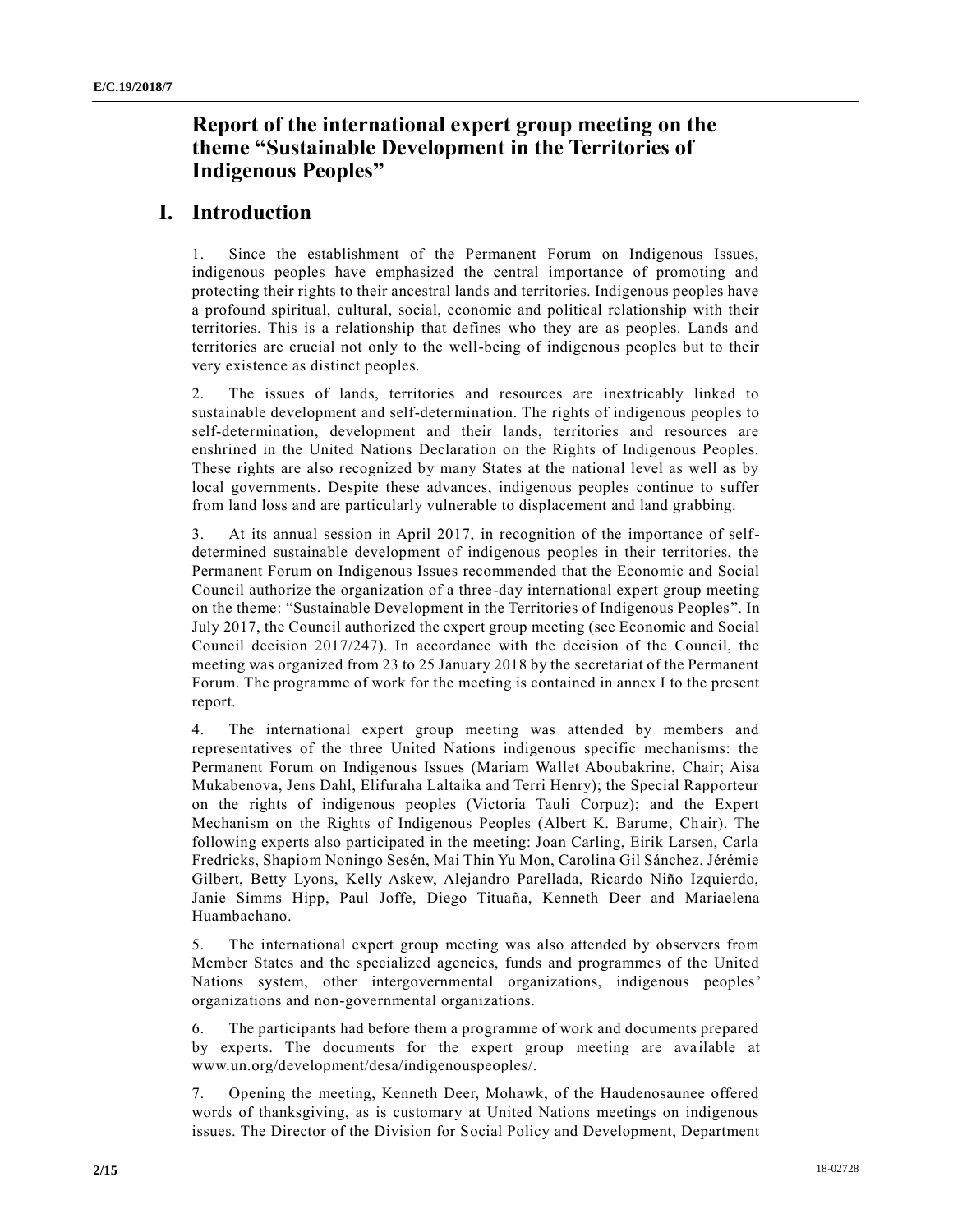of Economic and Social Affairs, Daniela Bas, welcomed all participants to the meeting and highlighted the need for a comprehensive approach to address the rights of indigenous peoples, as well as the cross-cutting dimensions of economic, social and environmental development. Ms. Bas encouraged the meeting to consider how the Permanent Forum on Indigenous issues can strengthen its partnership with other United Nations bodies to provide analysis and policy advice for the implementation of the 2030 Agenda for Sustainable Development and the United Nations Declaration on the Rights of Indigenous Peoples. The Chair of the Permanent Forum, Mariam Wallet Aboubakrine, emphasized the importance of their lands to indigenous peoples, not just as a source of income but as the source of life. Ms. Aboubakrine reiterated that indigenous peoples' understanding and vision of land is that it is a gift, not a possession, and forms part of indigenous peoples' identities. Recalling that the Permanent Forum had identified lands, territories and resources as an annual theme of its sessions in 2007, she highlighted the importance of land rights as central to indigenous peoples and their vision for sustainable development.

## **II. Overview of the discussions**

#### **A. Indigenous peoples' visions for sustainable development**

8. The meeting benefited from a wealth of examples of the situation pertaining to the rights of indigenous peoples around the world, beginning with introductory presentations from Eirik Larsen and Joan Carling.

9. Participants at the meeting noted that history is replete with one-size-fits-all approaches to sustainable development that are based on a Western (often neoliberal) notion of development that prioritizes economic growth over all other considerations, such as the environment or well-being. Indigenous peoples all over the world view well-being and development as indivisible and believe that there is a spiritual element to development and their relationship with their environment.

10. Ms. Carling emphasized that it is important to acknowledge conflicting views of development. Indigenous peoples have a more holistic view as a collective over the dominant individual-centred development, which promotes competition and accumulation. Indigenous communities value interdependence and the sharing of resources and conserving this for the needs of future generations. The difference can be illustrated by looking at trees, which are valued as merely a commercial timber product to be exploited, while indigenous peoples regard trees and forests as more than just sources of timber, but as interlinked to their distinct identities, spirituality and ways of life, which are beyond economic terms. Ms. Carling stressed the need to recognize, respect and protect the rights of indigenous peoples over their lands, territories and resources in order to achieve sustainable development for all.

11. Traditional livelihoods of indigenous peoples are under threat across the world. For example, as noted by Mr. Larsen, reindeer husbandry, fishing and land use is threatened by climate change in the Arctic, where climate change is faster and more severe than in other regions of the world. In addition to climate change, indigenous peoples' territories face intense pressure from natural resource extraction, large-scale agriculture, infrastructure projects, the designation of conservation areas and tourism.

12. In the presentations and discussions, participants highlighted a number of false narratives that have come to dominate the debate on the rights of indigenous peoples. These narratives portray indigenous peoples and their visions for development as obstacles to development in general and, specifically, as obstacles to national development that is in the interests of the general population. These narratives also describe indigenous peoples as resistant to progress and unable or unwilling to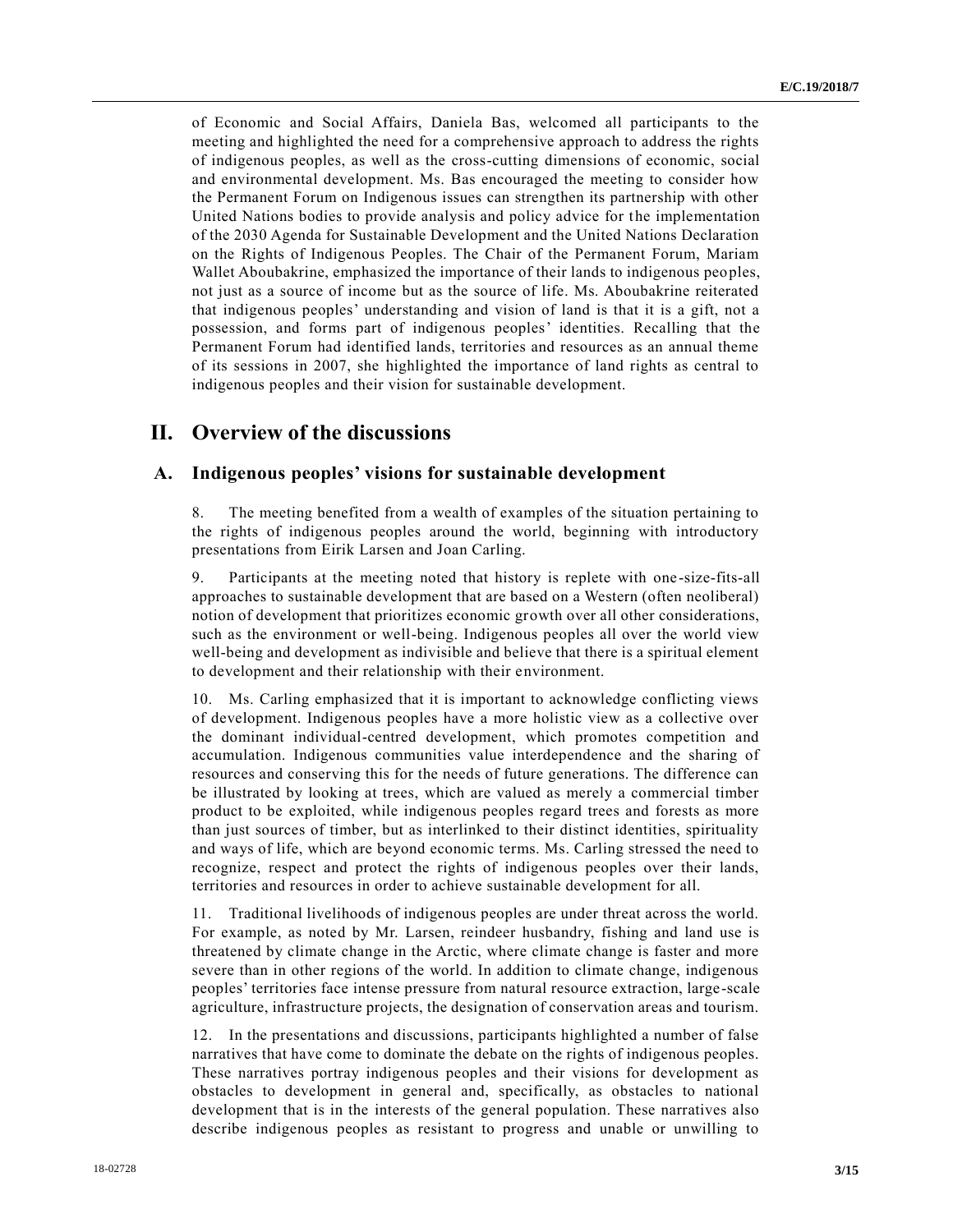contribute to development. Often, these false dichotomies are related to racist depictions of indigenous peoples as "savages" or "backward peoples" who have little understanding of the value of lands, territories and resources, with no legitimate claims to these lands. These misconceptions have provided ideological justification for defining these territories as terra nullius, or no man's land, and therefore subject to confiscation and occupation by the State or other entities.

13. Modern articulations of such theories may have advanced but the results for indigenous peoples continue to result in land dispossessions, as in the past. Such false narratives include claims that nomads and pastoralists do not contribute to the national economy or that traditional livelihoods of indigenous peoples are environmentally destructive or at odds with conservation efforts. These false narratives are facilitated by the fact that many indigenous peoples are mobile and have few physical structures to demonstrate their land ownership, such as buildings, walls, fences or land titles. This fact can also place an additional legal burden on indigenous peoples that are required to prove prior land occupancy.

14. Another narrative portrays pastoralists as invaders or as actors in conflict that are disruptive of national harmony and peace. Although some pastoralists have indeed been involved in conflict, it is important to acknowledge that they have rights to their traditional territories and that they are not invaders. Owing to outside circumstances (such as large-scale agriculture or infrastructure projects) there is increasing demand for these lands.

15. Participants at the meeting emphasized the urgent need to counter such narratives with fact-based evidence about the contributions of indigenous peoples to their national societies, not only as custodians of biological and cultural diversity but also as direct contributors to the gross domestic product (GDP) of their countries. It was noted, for example that pastoralists are estimated to contribute between 10 and 44 per cent of the GDP of African countries and that 90 per cent of the meat consumed in East Africa comes from pastoralism. Yet this is invisible to Governments, since current methods for measuring GDP fail to measure the economic activities of pastoralists or many other traditional livelihoods of indigenous peoples.

16. Ms. Simms Hipp noted that some of the economic activities of indigenous peoples in the United States have been measured and that an estimated \$3 billion of agricultural commodities come from Indian and Alaska Native producers. Most of this food leaves tribal lands to benefit the wider United States population. Meanwhile indigenous peoples are disproportionately likely to live in food deserts, which are areas of low food access, on the basis of the distance to the nearest supermarket.

17. The relationship between food sovereignty, self-determination, sustainable development and holistic health was analysed by Ms. Huambachano, who noted that the changing dietary habits of indigenous peoples have led to high levels of food insecurity as well as obesity. There is a growing indigenous food sovereignty movement that recognizes these challenges and is making efforts to revert to traditional sustainable agricultural practices. These efforts require land, and land tenure concerns continue to negatively impact the ability of indigenous peoples to achieve lasting food security. Food sovereignty is inextricably linked to land tenure security and the rights of indigenous peoples to exercise self-governance and autonomy.

18. Participants noted that land tenure concerns continue to negatively impact the ability of indigenous communities to build lasting food security and sustainable development activities. Continuing dialogue and alliance development is critical in this period of rapid change and heightened pressures throughout the world on issues related to food sovereignty and land.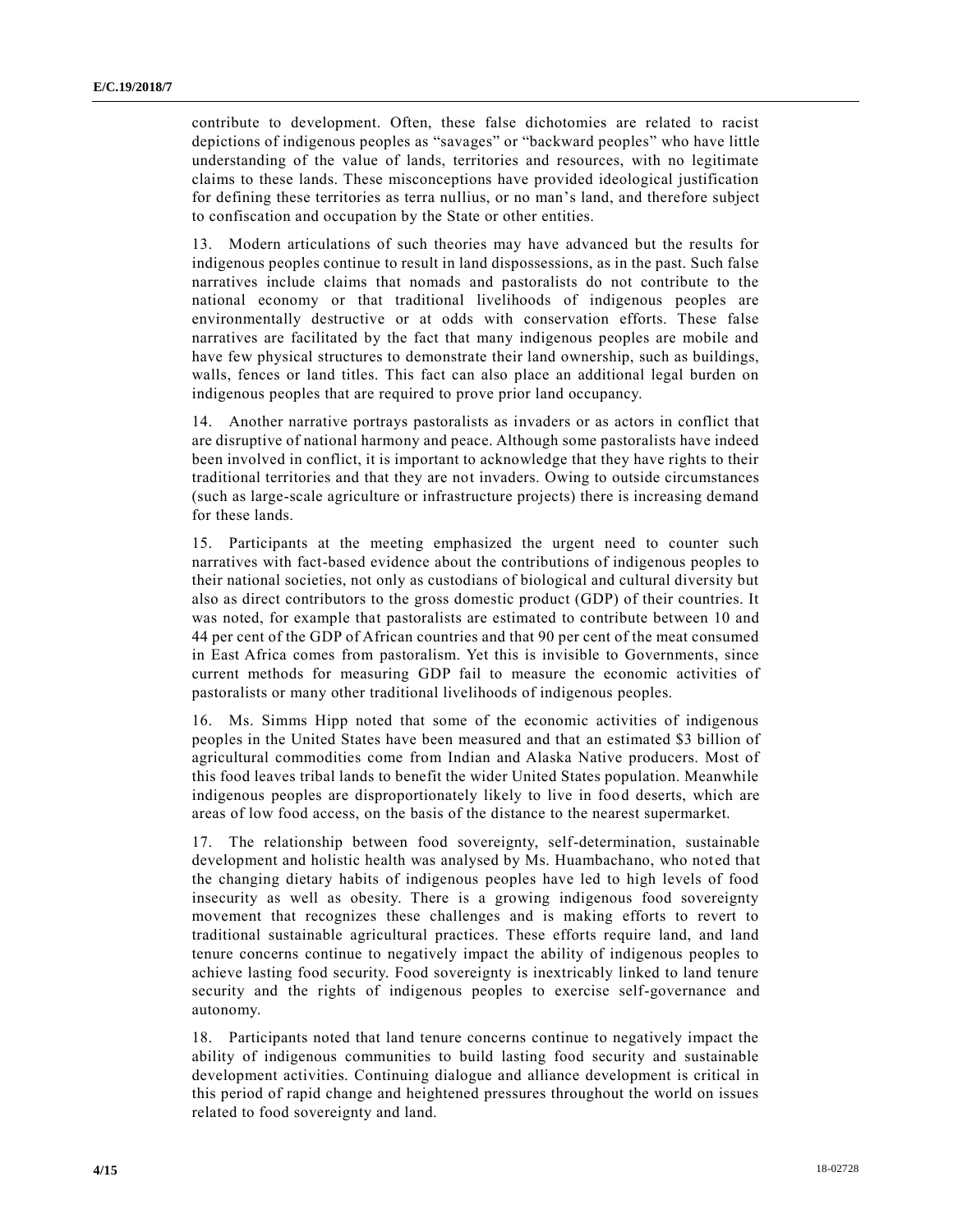### **B. Indigenous peoples' self-determined sustainable development and forms of autonomy**

19. Article 4 of the United Nations Declaration on the Rights of Indigenous Peoples states that "Indigenous peoples, in exercising their right to self-determination, have the right to autonomy in matters relating to their internal and local affairs, as well as ways and means for financing their autonomous functions." The meeting considered indigenous peoples' forms of autonomy with examples from the Sami in Norway, the Wampis in Peru, the Chin in Myanmar and the Onondaga in North America.

20. In 2015, the Wampis people established an autonomous indigenous government within Peru, identifying their lands and territories in the Peruvian Amazon, proclaiming Wampis and Spanish as official languages and declaring that they will administer their own internal affairs while also respecting the territorial borders of the State of Peru. The Statute of the Autonomous Territorial Government of the Wampis Nation acknowledges that the men and women of the Wampis Nation are also Peruvian citizens.

21. In his presentation, Mr. Noningo Sesén stated that the Wampis people made the decision to establish an autonomous government to protect and promote their cultural traditions, as well as to protect their environment from a development model that had been imposed on them, with devastating consequences for their forests and biodiversity. Their priority is the protection of their ancestral territories, holistic wellbeing, food security and harmonious relations both with nature and with other Peruvians and the Peruvian State. The establishment of the Wampis autonomous region was enacted unilaterally by the Wampis people in the exercise of their right to self-determination as enshrined in the United Nations Declaration on the Rights of Indigenous Peoples. The Government of Peru was duly informed about the process. The Wampis people plan involve State administration authorities at different levels as part of a positive model of collaboration.

22. In Norway, the Sami people are represented by the Sami Parliament of Norway, which is elected by the Sami people. Mr. Larsen explained that the Sami Parliament was established by the Sami Act, adopted by the Norwegian Parliament in 1987. The Sami Act states that the Norwegian authorities shall create conditions enabling the Sami people to preserve their language, culture and way of life. The Sami Parliament deals with all matters relevant to the Sami people.

23. The Sami Parliament places emphasis on traditional knowledge in the use and protection of biodiversity. Solutions which pave the way for active local involvement in decision-making processes should become more common. Policymaking needs to be driven by both scientific findings and accumulated traditional knowledge and wisdom. It is an ongoing challenge to achieve inclusion of contrasting knowledge visions in the field of biodiversity and ecosystem services and to ensure the participation of indigenous peoples' traditional knowledge holders in both national and international processes.

24. In his presentation, Mr. Niño Izquierdo described the situation in Colombia, where the State has recognized 28 per cent of its territory as indigenous, of which over 600,000 hectares have been legally titled to indigenous communities. This demonstrates that indigenous land management of biologically diverse areas, together with recognition of the rights of indigenous peoples is an effective conservation strategy. However, more needs to be done to protect indigenous territories, which, in Colombia are mainly rainforest, with complex ecosystems. It is particularly important to address the situation of indigenous peoples who were displaced during the conflict, which accelerated land loss for many communities.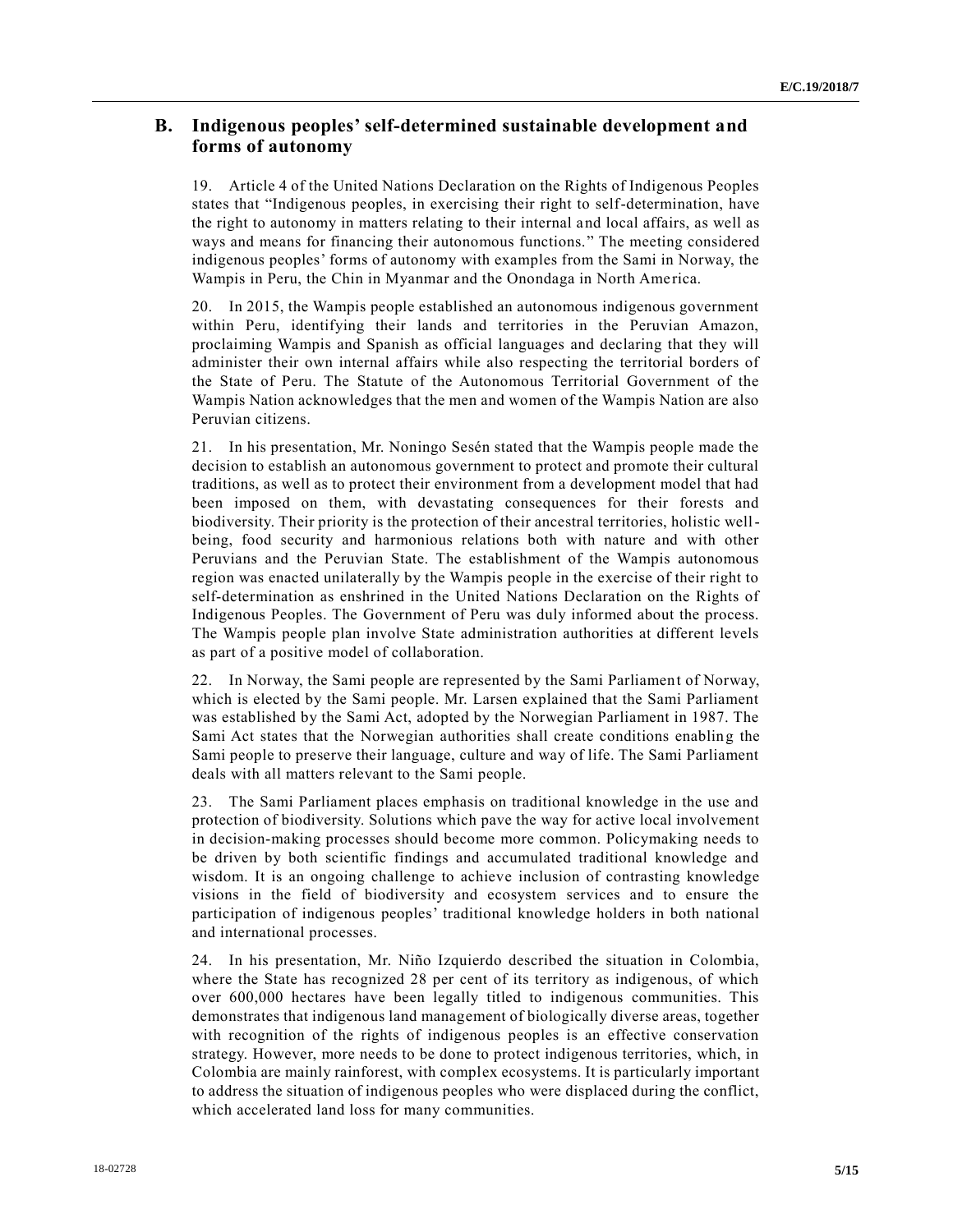25. In her intervention, Ms. Lyons emphasized indigenous peoples' right to selfdetermination and that indigenous peoples should refer to themselves as nations, rather than tribes. The Onondaga nation are a member of the Haudenosaunee Confederacy, which has signed treaties with both Canada and the United States. As an expression of self-determination, the Onondaga nation, based within New York State, does not accept funding from the United States Federal Government. It also does not participate in United States elections, as it has its own government system. Ceremonies, culture and language have been paramount in upholding Onondaga autonomy.

26. In her presentation on the situation of the Chin people in Myanmar, Ms. Yu Mon noted that there is no formal recognition of indigenous peoples, and the term ethnic nationalities is used. She described the centralized concentration of power within the federal government concerning lands and natural resources. Indigenous peoples that practise shifting cultivation are particularly vulnerable, since their land use is based on indigenous systems whereby land is cultivated for a few years and then left fallow for from three to seven years or even more, to allow it to regenerate. The indigenous peoples often do not have formal documents of title to their lands, and their land is often considered by the State to be unoccupied. Indigenous peoples in Myanmar are hopeful that the ongoing peace process will lead to constitutional amendments that will bring increased autonomy and a decentralization of power.

27. Participants noted the diversity of different forms of autonomy among indigenous peoples, citing examples from Bolivia, Colombia, Ecuador, Greenland, Indonesia, Mali, Panama and the Philippines, among others. Participants highlighted the need to compile information about indigenous peoples' autonomy and governance systems that could provide valuable information as good practices. This could also serve to address false narratives and misconceptions about indigenous peoples and their contributions to sustainable development.

28. It is also worth noting that matters of autonomy, land rights and selfdetermination are not only legal concepts, but also crucial to the survival of indigenous peoples' languages, cultures, health and food sovereignty.

### **C. Land grabbing and displacement of indigenous peoples from their territories**

29. Land grabbing is a term that is increasingly used to describe large -scale acquisition by private and public investors of land previously occupied and managed by indigenous peoples. In his presentation, Mr. Gilbert stated that land grabbing is driven by the increased marketization of land and its potential production. This is the result of many related phenomena, including the globalization of agricultural production, the quest for food security by countries lacking arable lands, the struggle for investment in energy and biofuel security ventures and other climate change mitigation strategies, ad recent demands for resources from newer hubs of global capital. In this global quest for land, indigenous peoples are particularly negatively affected, as this rush for land investment has very often brought about loss of access to their own lands and territories.

30. For most indigenous peoples it is not a new phenomenon but part of a historical pattern of land dispossession for larger economic and market-based interests. An increase in large-scale investments in the exploitation of land and natural resources over the past two decades and especially since the 2008/2009 economic and food crisis, has led to massive investments by private funds and banks in lands that often belong to indigenous peoples.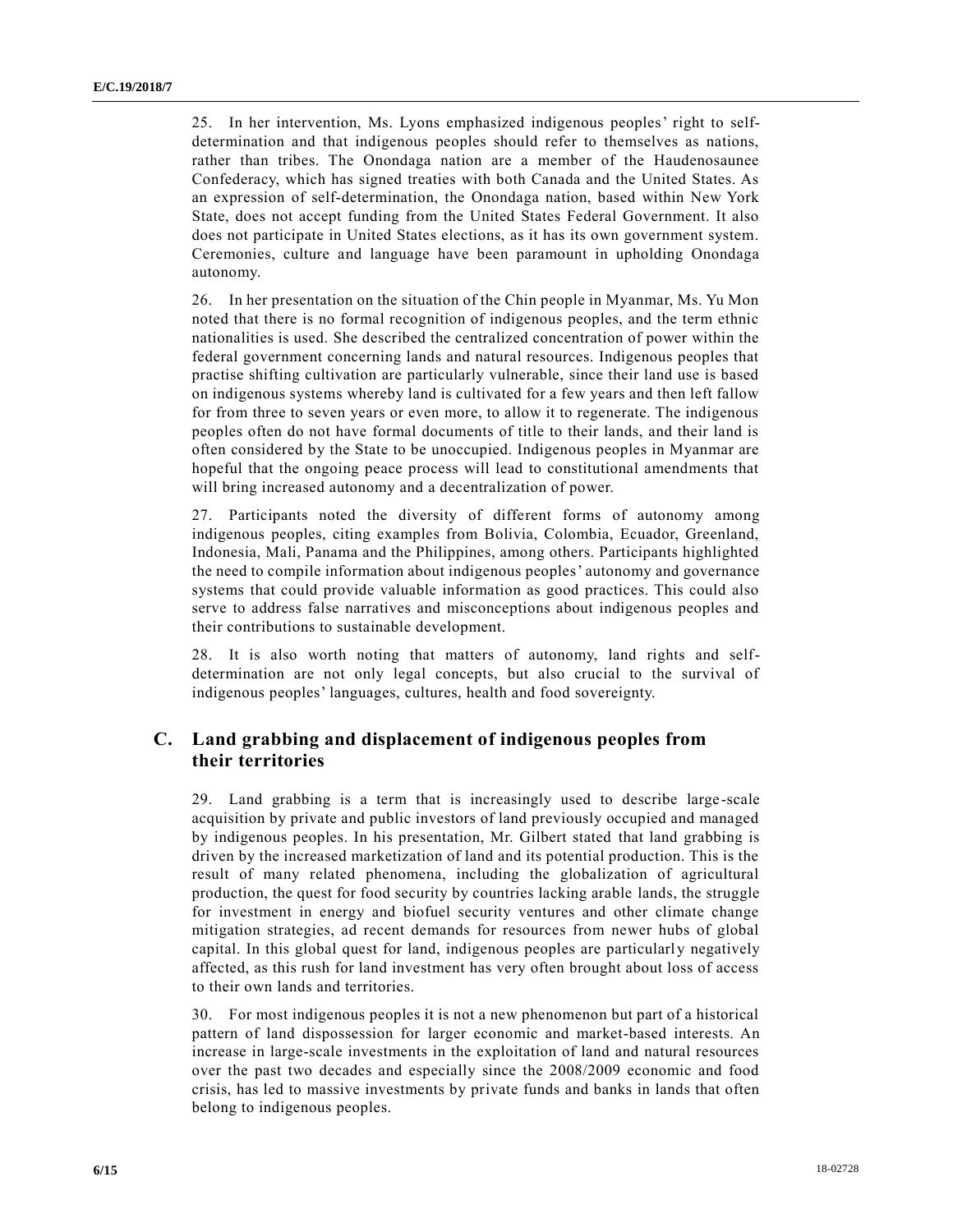31. The past two decades, however, have also seen a documented increase in violence, illegal evictions, and human rights violations against indigenous peoples, occurring in tandem with increased appropriation of their traditional lands, water and other natural resources. In their presentation, Ms. Askew and Mr. Laltaika identified five primary causes for the land-grabbing phenomenon in the global South:

- (i) Agribusiness interests;
- (ii) Conservation initiatives;
- (iii) Extractive industries;
- (iv) Infrastructure projects;
- (v) Increased competition with cultivators over ever-shrinking land resources.

32. They also identified a sixth mode of dispossession, stemming from increasing numbers of internally displaced persons. This affects indigenous communities in two ways: first, when their territories suffer an influx of internally displaced persons fleeing conflict, and secondly, when, following evictions, indigenous peoples meet with rejection, violence and abuse in their search for new places to call home.

33. Over recent decades, the greatest threat to indigenous peoples' territories has been large-scale agricultural developments and extractive industries. Agribusiness and natural resource extraction are driven by significant foreign investments, but also by national priorities that often relate to food security, as well as traditional governance concerns such as economic growth, direct foreign investment and job creation. These priorities align themselves well with the false narratives that portray indigenous peoples as unproductive barriers to development.

34. While agribusiness and resource extraction have received attention in reports on land grabbing, conservation has been relatively unrecognized as a major source of land alienation in the territories of indigenous peoples. Indigenous peoples are known for their careful stewardship of land, water and other natural resources, such as forests. Thus, when the global North seeks more forest cover for climate change mitigation and to offset carbon emissions, or pristine landscapes for tourism, or because all land is already serving residential, commercial or other purposes, undue pressure is placed on the South to compensate with their land resources.

35. Responding to international agreements, such as the Convention on Biological Diversity, which proposes a target of 10 per cent of every biome to be protected,<sup>1</sup> States have increasingly identified greater areas for protection, often in the territories of indigenous peoples. These are often particularly appealing for conservation precisely because indigenous peoples have managed these territories in a sustainable manner for millennia. Ironically, indigenous peoples are thus penalized for their sustainable livelihoods in the name of conservation and protection of the environment. The expansion of protected areas is taking place not just at the behest of Governments, but also as a result of international conservation organizations applying great pressure on Governments to conserve more areas. Indigenous peoples must be aware of "green grabbing" when sustainable development initiatives are being used against the rights of indigenous peoples.

36. Participants noted that most of these land grabs are taking place under investment treaties signed between States and private investors. These changes in the legal framework are in favour of the investors and to the detriment of indigenous peoples, who are not informed of or protected in such treaties.

**\_\_\_\_\_\_\_\_\_\_\_\_\_\_\_\_\_\_**

<sup>&</sup>lt;sup>1</sup> In accordance with Target 11 of the Aichi Biodiversity Targets. See [www.cbd.int/sp/targets/](http://www.cbd.int/sp/targets/rationale/target-11/) [rationale/target-11/.](http://www.cbd.int/sp/targets/rationale/target-11/)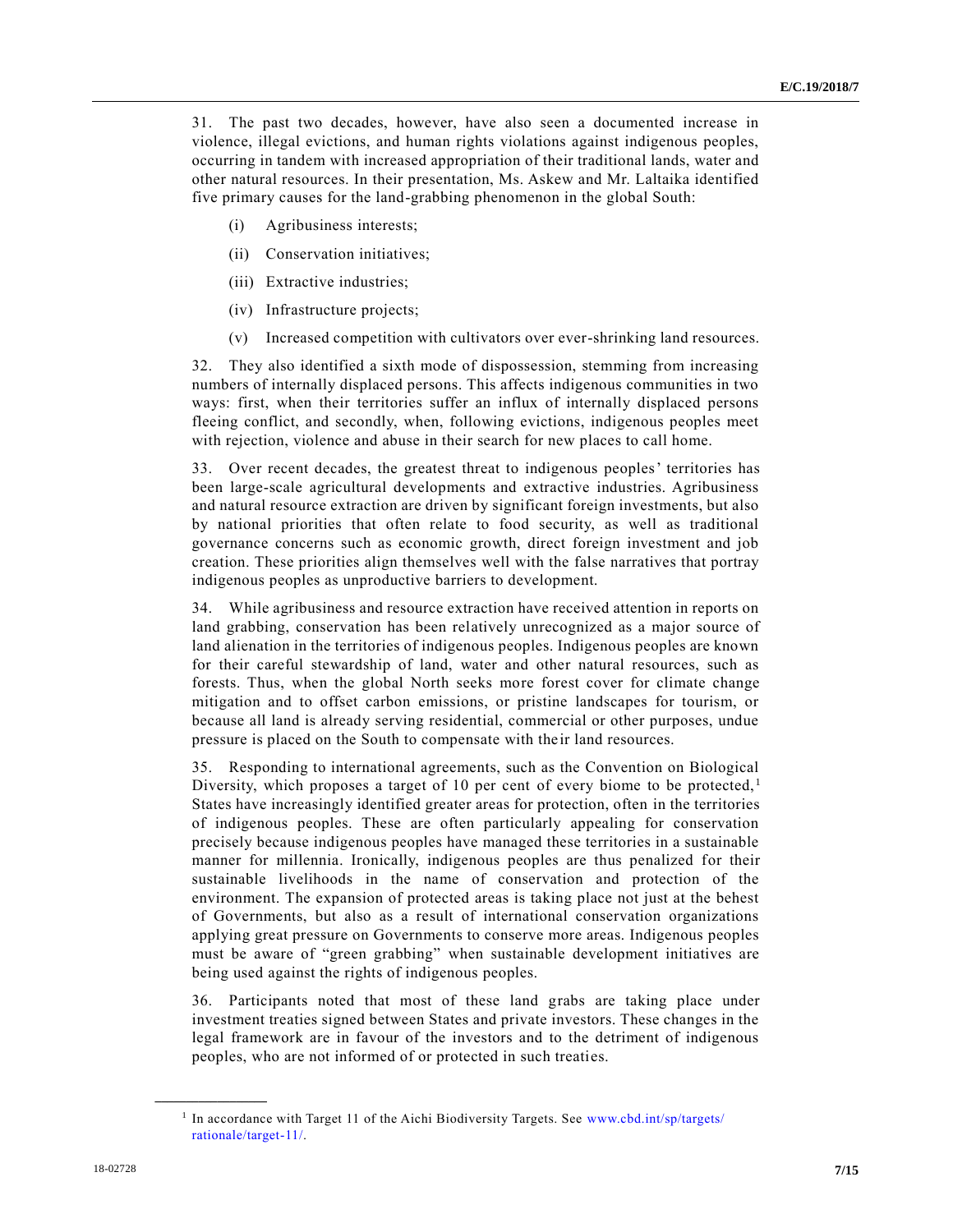37. Furthermore, such investment treaties do not integrate and respect the fundamental rights of indigenous peoples. Investment treaties typically recognize that States have the right to expropriate land in order to allow investments, often establishing legal standards of protection for investors that undermine internationally recognized indigenous peoples' rights.

38. In the context of the acquisition of large areas of land for investments in agribusiness and green investments, lending institutions play an important role in supporting such massive investments. These lending institutions, such as pension funds, may be unaware of their support for these practices.

39. The implication of these different actors also means that multiple layers of different legal frameworks will apply, as laws regarding investment laws, contractual obligations, bilateral investments treaties and environmental agreements all play a role. With an example of the violation of indigenous peoples' rights in Eritrea that has been taken to court in Canada, the participants discussed the need to ensure that multinationals are responsible for their acts in their home countries also.

40. During the discussions, participants noted the importance of the principle of free, prior and informed consent. However, it is frequently used as a tool to create a false impression that genuine consultations have taken place — often to tick off a box on a checklist. Another concern is the proliferation of guidelines, handbooks and manuals on free, prior and informed consent and a lack of clear authoritative standards on how to implement this right. In this regard, participants welcomed the information that the Expert Mechanism on the Rights of Indigenous Peoples will prepare a study on free, prior and informed consent that can serve as a valuable resource.

41. Participants also identified an urgent need to address the false narrative of indigenous peoples as obstacles to development by compiling and disseminating information on indigenous peoples' rich contributions to their national societies, good practices on the protection of land rights and to share this information among indigenous peoples, as well as States and others.

## **D. Indigenous Peoples, the 2030 Agenda for Sustainable Development and the United Nations System: leaving no one behind**

42. The Sustainable Development Goals and targets include six explicit references to indigenous peoples, including target 2.3, committing to double the agricultural output of indigenous small-scale farmers, and target 4.5 to ensure equal access to education for indigenous children. There is also a strong commitment in the 2030 Agenda to empower and engage indigenous peoples in implementing and reviewing progress in achieving the Goals, including at the national level. States are also encouraged to include the contributions of indigenous peoples in the national voluntary reviews of progress. However, participants regretted that there is no clear Sustainable Development Goal indicator for the recognition of indigenous peoples' land rights, a gap that affects poverty eradication, health, education and other important elements.

43. Among the Sustainable Development Goal targets most relevant to the United Nations Declaration on the Rights of Indigenous Peoples is target 1.4, concerning land rights. However, indigenous peoples are not distinctly mentioned in this target yet, despite the central importance of land rights for all indigenous peoples across the globe.

44. Participants expressed concern that there is an emerging trend to disassociate human rights from the sustainable development discourse in recent years. This strays from the three pillars of the work of the United Nations, which underscore that there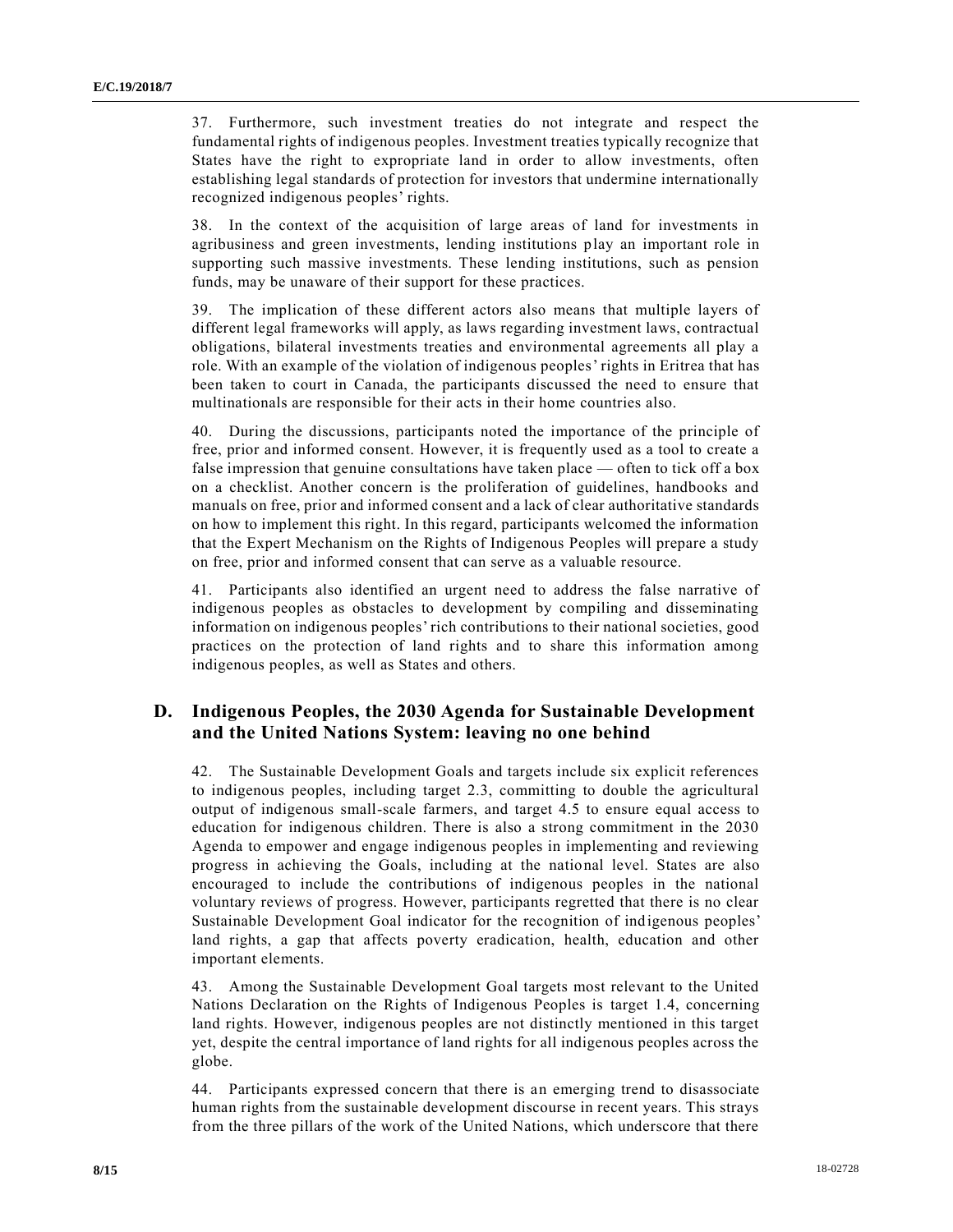is no peace without development, there is no development without peace and there is no peace or development without human rights. All three are indivisible and mutually reinforcing.

45. The 2030 Agenda for Sustainable Development is unequivocally anchored in human rights. It is explicitly grounded in the Charter of the United Nations, the Universal Declaration of Human Rights, international human rights treaties and other instruments, including the Declaration on the Right to Development. It states that the Sustainable Development Goals aim to realize the human rights of all, and emphasizes the responsibilities of all States to respect, protect and promote human rights and fundamental freedoms for all, without distinction of any kind as to race, colour, sex, language, religion, political or other opinion, national or social origin, property, birth, disability or other status.

46. The Declaration on the Rights of Indigenous Peoples is the basic text that guides the work of the United Nations in relation to indigenous peoples, constituting the minimum standards for the survival, dignity and well-being of indigenous peoples of the world. The Declaration recognizes indigenous peoples' rights to selfdetermination and autonomy and makes a number of references to indigenous peoples' rights to their lands, territories and resources.

47. Speaking on the Declaration, the Special Rapporteur on the Rights of Indigenous Peoples, Ms. Tauli-Corpuz, noted that there is growing jurisprudence from national and regional courts, as well as from treaty bodies, that links the right to selfdetermination with land, resources and development, although effective enforcement of court decisions is frequently slow and ineffective.

48. Articles 41 and 42 of the United Nations Declaration on the Rights of Indigenous Peoples direct the United Nations system, its organs and specialized agencies to contribute to the implementation of the Declaration and to promote respect for and full application of its provisions. The Declaration specifically refers to the role of the Permanent Forum on Indigenous Issues in this regard.

49. In February 2008, less than a year after the adoption of the United Nations Declaration on the Rights of Indigenous Peoples, the United Nations Development Group issued the United Nations Development Group Guidelines on Indigenous Peoples' Issues to assist the United Nations system to mainstream and integrate indigenous peoples' issues in processes for operational activities and programmes at the country level. The Guidelines set out normative, policy and operational frameworks and provide lines of action for planning, implementation and evaluation of programmes involving indigenous peoples.

50. At the 2014 World Conference on Indigenous Peoples, the General Assembly unanimously reaffirmed its support for the Declaration and the commitments contained therein. The outcome document of the World Conference also contained commitments to make greater efforts to implement the Declaration at the national level, including through the development of national action plans and strategies, as well as legislative, policy and administrative measures. The outcome document also recognized the need to consider enhanced participation of indigenous peoples at the United Nations and requested the Secretary-General to develop a system-wide action plan on indigenous peoples.

51. In follow-up to this request, the system-wide action plan on the rights of indigenous peoples was finalized in 2015 and is currently being implemented by various United Nations entities, coordinated by the Inter-Agency Support Group on Indigenous Peoples' Issues. A representative of the United Nations Entity for Gender Equality and the Empowerment of Women (UN-Women) informed the meeting of action taken to implement the system-wide action plan. The action plan emphasizes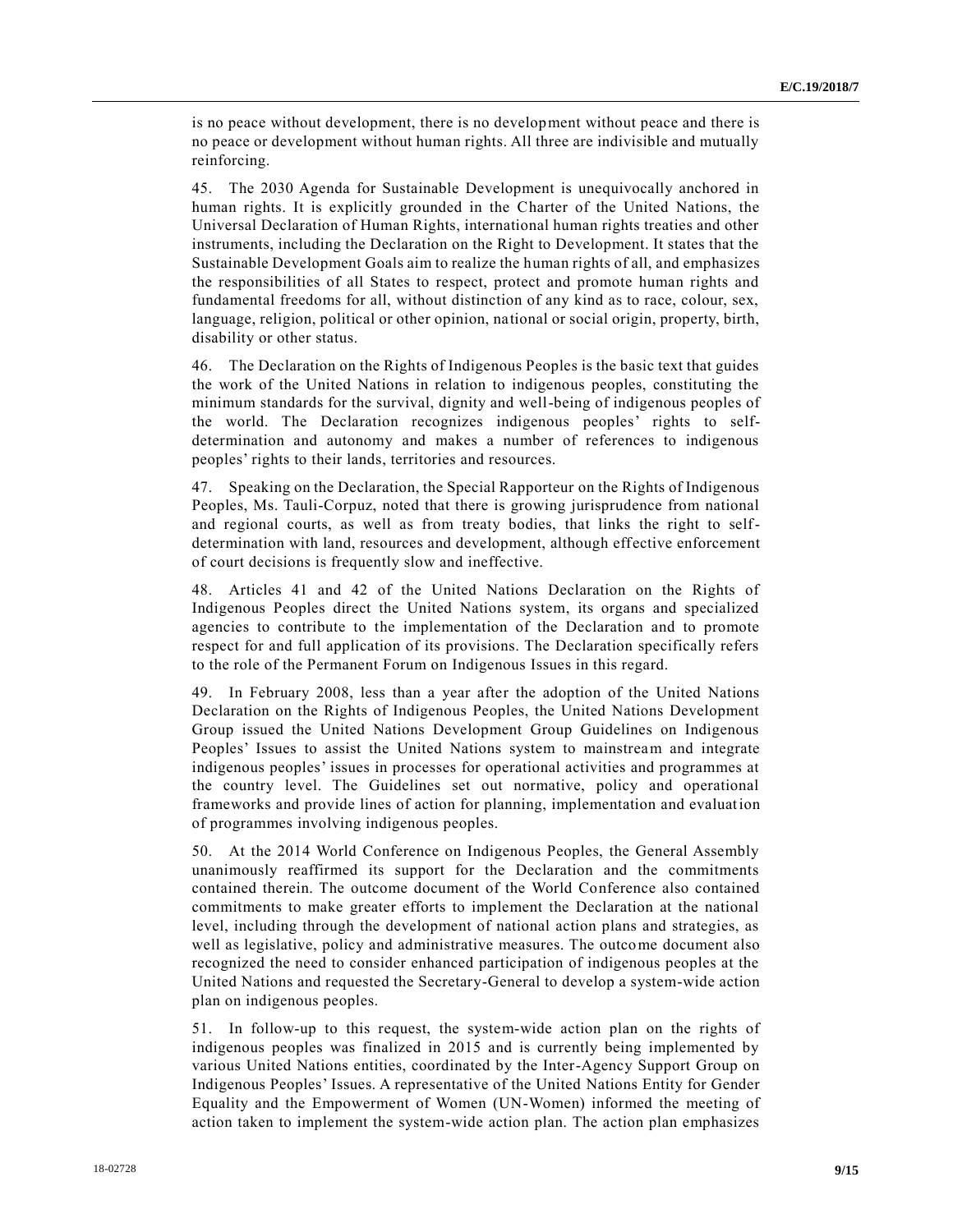implementation at the national level, integration with the 2030 Agenda for Sustainable Development and capacity-building for indigenous peoples and Member State officials. Specific efforts have been made by the Inter-Agency Support Group to increase coherence between Headquarters work and the United Nations country teams, such as the annual Inter-Agency Support Group meeting, held in Quito in 2017, which contributed to an increased focus on the rights of indigenous peoples by the United Nations country team. Updates on the implementation of the action plan are presented to Member States and indigenous peoples at the annual sessions of the Permanent Forum on Indigenous Issues.

## **III. Recommendations**

52. Participants recommended specific actions to be undertaken by States and United Nations entities, as well as indigenous peoples themselves, to support sustainable development in the territories of indigenous peoples:

53. Indigenous peoples, States and United Nations entities must do more to promote the implementation of the United Nations Declaration on the Rights of Indigenous Peoples at the country level and, in particular, address the lack of knowledge about the Declaration and its provisions among government officials, United Nations staff and indigenous peoples themselves.

54. States the world over need to be reminded that indigenous peoples — including, but not limited to, pastoralists and hunter-gatherers — have inherent human rights and fundamental freedoms equal to those of all other human beings, as recognized in the Charter of the United Nations, the Universal Declaration of Human Rights, the United Nations Declaration on the Rights of Indigenous Peoples and international human rights law. Pastoralist and hunter-gatherer communities, especially in Africa, continue to face discrimination and persecution, and forced remo vals and abrogation of their rights to their land, livestock, territories and natural resources are commonplace.

55. Knowledge should be enhanced and promoted with regard to the critical contributions that indigenous peoples make to national and international well-being, including substantial contributions to national economies in meat and dairy products, honey and traditional medicinal products. Furthermore, indigenous practices of sustainable land and natural resource management hold untold value for the global community. It is important to counter widespread ignorance of the contributions of indigenous peoples to local, national and international well-being, which is a contributing factor to their marginalization.

56. The Permanent Forum should take measures to challenge the widespread narratives in many countries (especially in Africa) that pastoralists are "invaders" of other peoples' lands and territories and lack legitimate and verifiable claims to territories of their own.

57. The Inter-Agency Support Group on Indigenous Peoples' Issues should, in its efforts to carry out the system-wide action plan on the rights of indigenous peoples, prioritize a capacity-building initiative to recognize, strengthen and support the selfdetermination of indigenous peoples. Efforts may include, but are not limited to, increased awareness, advocacy, education and research surrounding indigenous selfdetermination.

58. Strengthening indigenous peoples and their traditional systems of governance will ensure greater engagement with and implementation of the United Nations Declaration on the Rights of Indigenous Peoples and the Sustainable Development Goals in indigenous territories and with indigenous peoples.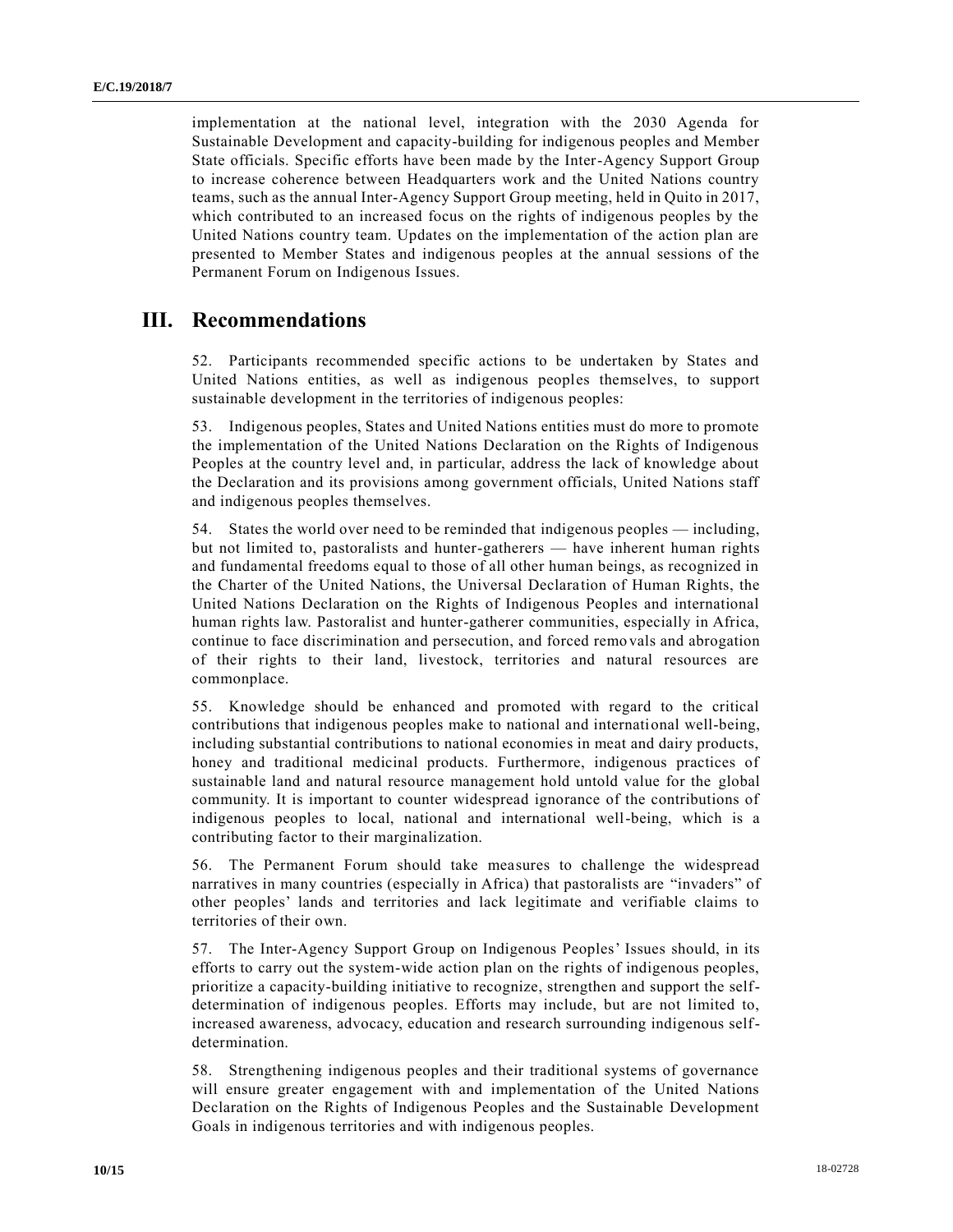59. The United Nations should support the interconnectivity of indigenous peoples to strengthen their capacity and networking, with particular reference to the implementation of the 2030 Agenda for Sustainable Development at the local, national, regional and global levels.

60. The Permanent Forum on Indigenous Issues should give special consideration to indigenous peoples' experiences with autonomy and governance systems in their expression of self-determination, including through a compilation and dissemination of good practices.

61. Indigenous peoples are key actors for local, regional, national and international security. It is essential to effectively involve indigenous leaders, women and youth in national, regional and international security mechanisms in all their phases. In this regard, the Permanent Forum should consider an in-depth thematic analysis of indigenous peoples, peace and security and the positive contributions that indigenous peoples play in promoting peace and conflict resolution.

62. The Permanent Forum should explore opportunities to work with and support indigenous peoples' mechanisms that engage with international processes, such as the indigenous peoples' major group (2030 Agenda for Sustainable Development), the International Indigenous Peoples' Forum on Climate Change and the International Indigenous Peoples' Forum on Biodiversity. These indigenous mechanisms are engaged in important work that could be strengthened through enhanced engagement with the Permanent Forum on Indigenous Issues at its annual sessions and throughout the year.

63. Food sovereignty is a central issue that is relevant to several Sustainable Development Goals. The Permanent Forum should organize a periodic special discussion and/or briefing that would allow key experts and state representations and the United Nations system to continue building alliances and dialogues that will further the interchange of emerging developments among indigenous groups throughout the world on an ongoing and accelerated basis.

64. With regard to existing and future trade and investment agreements, it was recommended that such agreements include a distinct chapter relating to indigenous peoples. Such a chapter can potentially promote increased cooperation and harmonious relations and address a broad range of indigenous concerns. In particular, it was recommended that new and existing investor-State dispute resolution mechanisms include, or be amended to include, just and fair procedures for indigenous peoples' participation and effective remedies for all infringements of their individual and collective rights.

65. Member States should make greater efforts to facilitate the participation of indigenous peoples at the national and international level in activities to achieve the Sustainable Development Goals.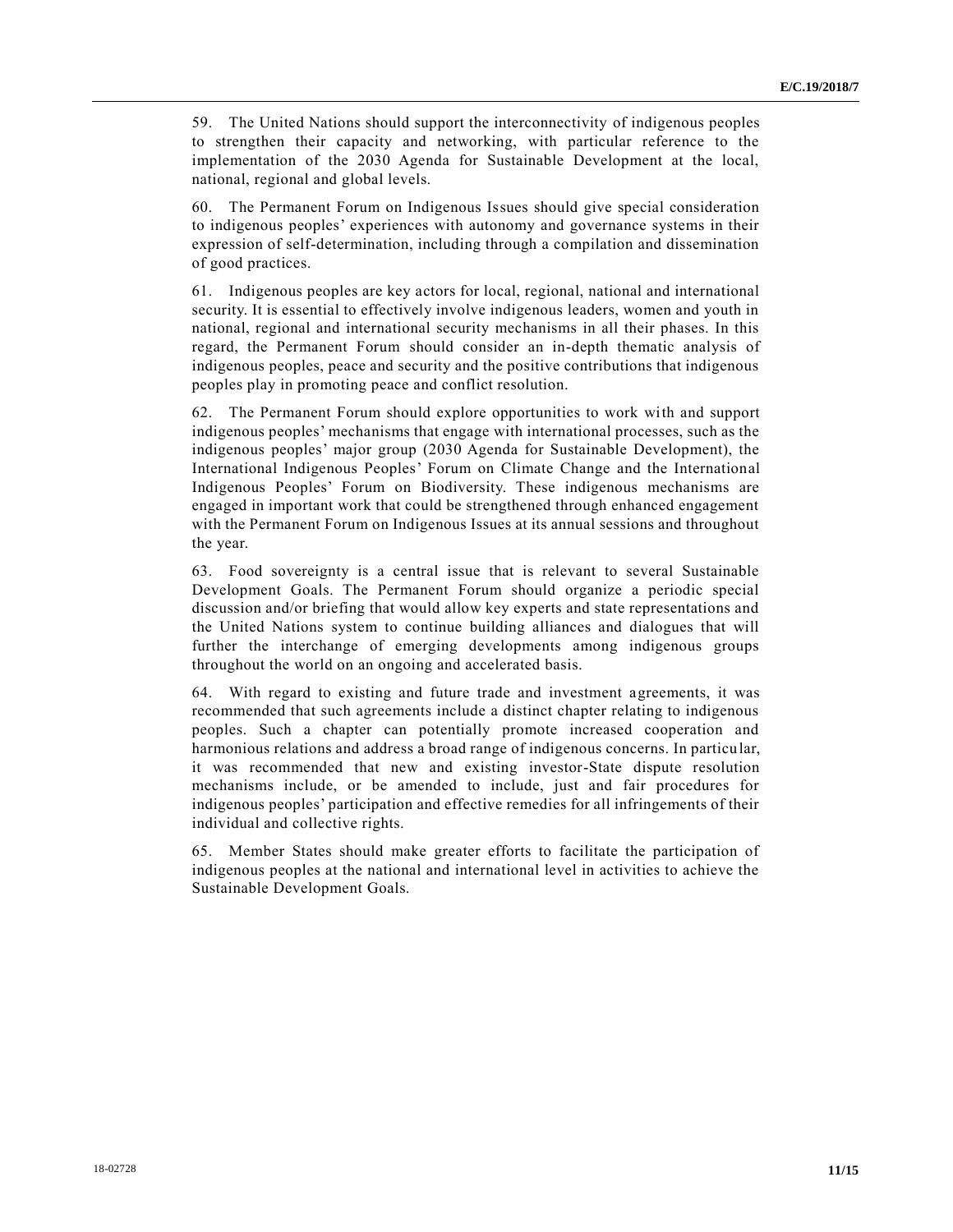### **Annex I**

# **Programme of work**

| Date/time                | Programme                                                                                                                                                                                      |
|--------------------------|------------------------------------------------------------------------------------------------------------------------------------------------------------------------------------------------|
| Tuesday, 23 January 2018 |                                                                                                                                                                                                |
| $10$ a.m. $-1$ p.m.      | <b>Opening remarks</b>                                                                                                                                                                         |
|                          | Daniela Bas, Director, Division for Social Policy and<br>Development, Department of Economic and Social Affairs                                                                                |
|                          | Mariam Wallet Aboubakrine, Chair of the Permanent Forum on<br>Indigenous Issues                                                                                                                |
|                          | Introduction: Sustainable Development in the territories of<br>indigenous peoples                                                                                                              |
|                          | Moderator: Chandra Roy-Henriksen, Chief, Secretariat of the<br>Permanent Forum on Indigenous Issues/Division for Social<br>Policy and Development/Department of Economic and Social<br>Affairs |
|                          | Presentations by:                                                                                                                                                                              |
|                          | Joan Carling                                                                                                                                                                                   |
|                          | Eirik Larsen                                                                                                                                                                                   |
|                          | Discussants:                                                                                                                                                                                   |
|                          | Jens Dahl                                                                                                                                                                                      |
|                          | Carla Fredricks                                                                                                                                                                                |
|                          | General discussion                                                                                                                                                                             |
| 3 p.m. - 6 p.m.          | Regional cases of autonomy in the territories of indigenous<br>peoples                                                                                                                         |
|                          | Moderator: Victoria Tauli-Corpuz, Special Rapporteur on the<br>Rights of Indigenous Peoples                                                                                                    |
|                          | Presentations by:                                                                                                                                                                              |
|                          | Shapiom Noningo Sesén                                                                                                                                                                          |
|                          | Mai Thin Yu Mon                                                                                                                                                                                |
|                          | Discussants:                                                                                                                                                                                   |
|                          | Carolina Gil Sáachez                                                                                                                                                                           |
|                          | <b>Betty Lyons</b>                                                                                                                                                                             |
|                          | General discussion                                                                                                                                                                             |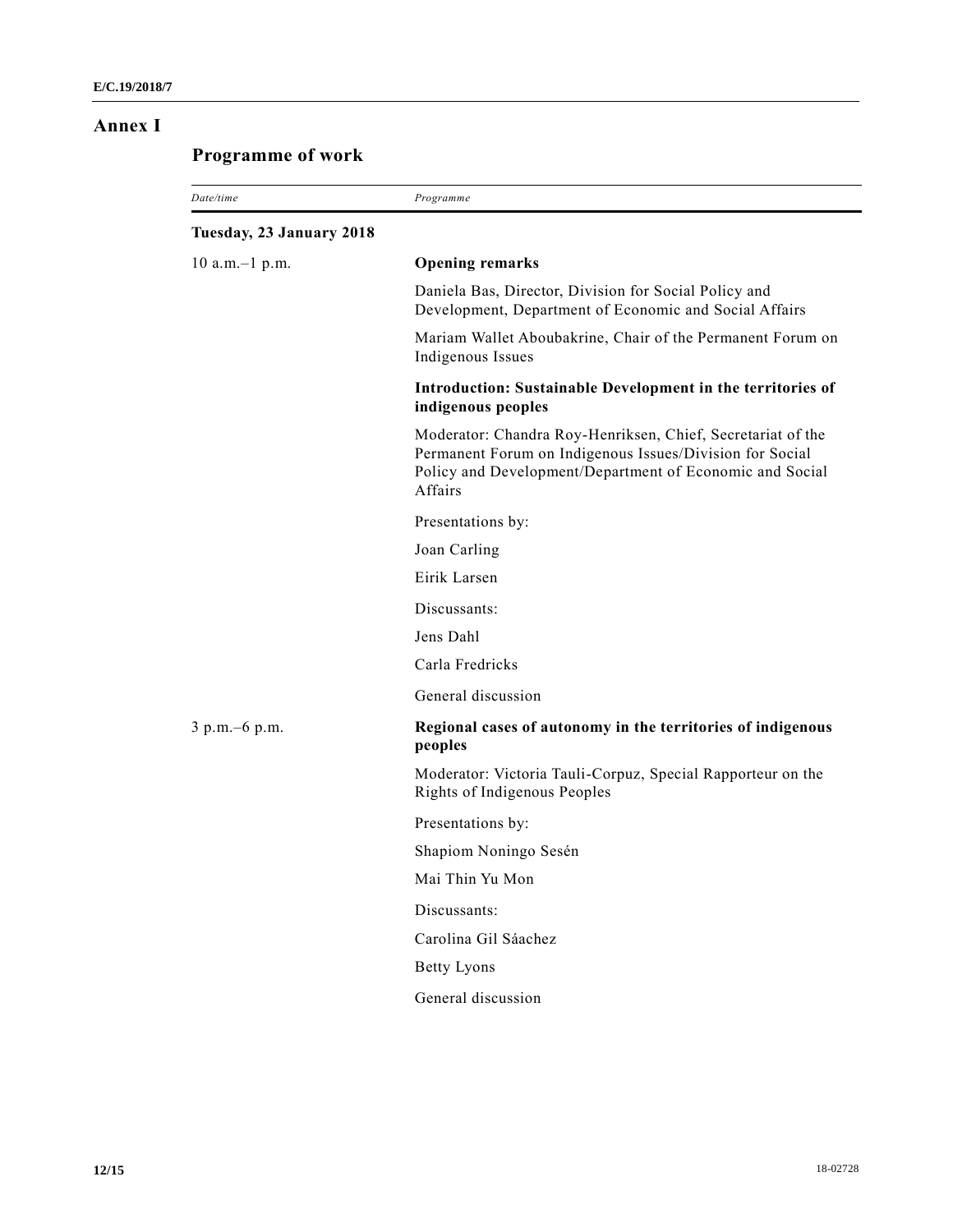| Date/time                  | Programme                                                                                                           |
|----------------------------|---------------------------------------------------------------------------------------------------------------------|
| Wednesday, 24 January 2018 |                                                                                                                     |
| $10$ a.m. $-1$ p.m.        | Challenge from land grabbing and natural resource<br>extraction and large-scale development projects                |
|                            | Moderator:                                                                                                          |
|                            | Terri Henry, Vice-Chair Permanent Forum on Indigenous Issues                                                        |
|                            | Presentations by:                                                                                                   |
|                            | Elifuraha Laltaika and Kelly Askew                                                                                  |
|                            | Jérémie Gilbert                                                                                                     |
|                            | Discussants:                                                                                                        |
|                            | Victoria Tauli-Corpuz                                                                                               |
|                            | Alejandro Parellada                                                                                                 |
|                            | General discussion                                                                                                  |
| 3 p.m. - 6 p.m.            | Indigenous visions for sustainable development                                                                      |
|                            | Moderator: Albert Barume, Chair Expert Mechanism on the<br>Rights of Indigenous Peoples                             |
|                            | Presentations by:                                                                                                   |
|                            | Ricardo Niño Izquierdo                                                                                              |
|                            | Janie Simms Hipp                                                                                                    |
|                            | Mariaelena Huambachano                                                                                              |
|                            | Discussants:                                                                                                        |
|                            | Paul Joffe                                                                                                          |
|                            | Diego Tituaña                                                                                                       |
|                            | General discussion                                                                                                  |
| Thursday, 25 January 2018  |                                                                                                                     |
| $10$ a.m. $-1$ p.m.        | United Nations System and Article 4 of the United Nations<br><b>Declaration on the Rights of Indigenous Peoples</b> |
|                            | Moderator: Kenneth Deer                                                                                             |
|                            | Presentation by:                                                                                                    |
|                            | Victoria Tauli-Corpuz, Special Rapporteur on the Rights of<br>Indigenous Peoples                                    |
|                            | Discussant:                                                                                                         |
|                            | Diego Tituaña                                                                                                       |
|                            | General discussion                                                                                                  |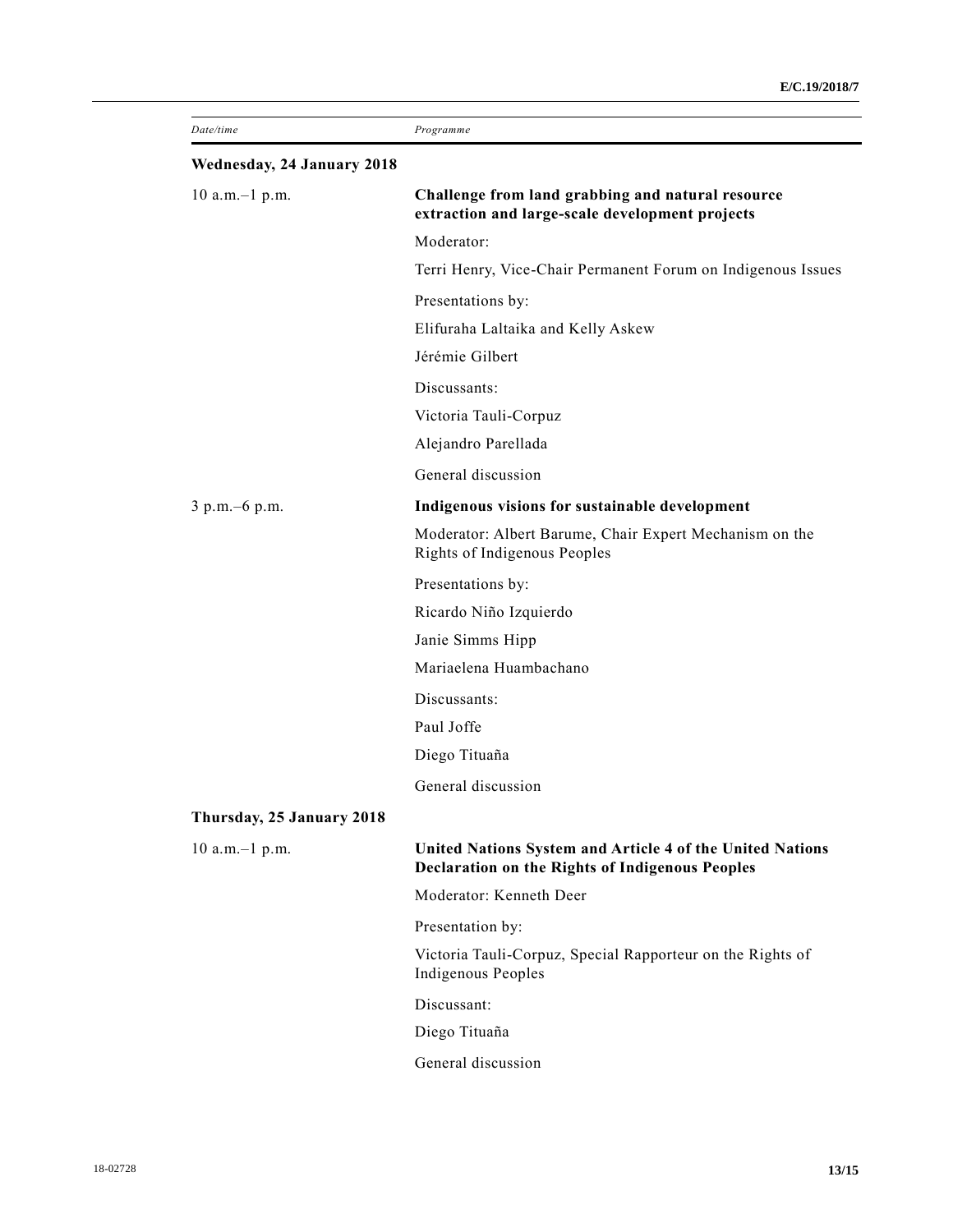#### **E/C.19/2018/7**

| Date/time        | Programme                                                                 |
|------------------|---------------------------------------------------------------------------|
| $3 p.m. -6 p.m.$ | Analysis and policy recommendations                                       |
|                  | Moderator: Jens Dahl, Vice-Chair, Permanent Forum on<br>Indigenous Issues |
|                  | General discussion                                                        |
|                  | Closing remarks:                                                          |
|                  | Mariam Wallet Aboubakrine, Chair Permanent Forum on<br>Indigenous Issues  |